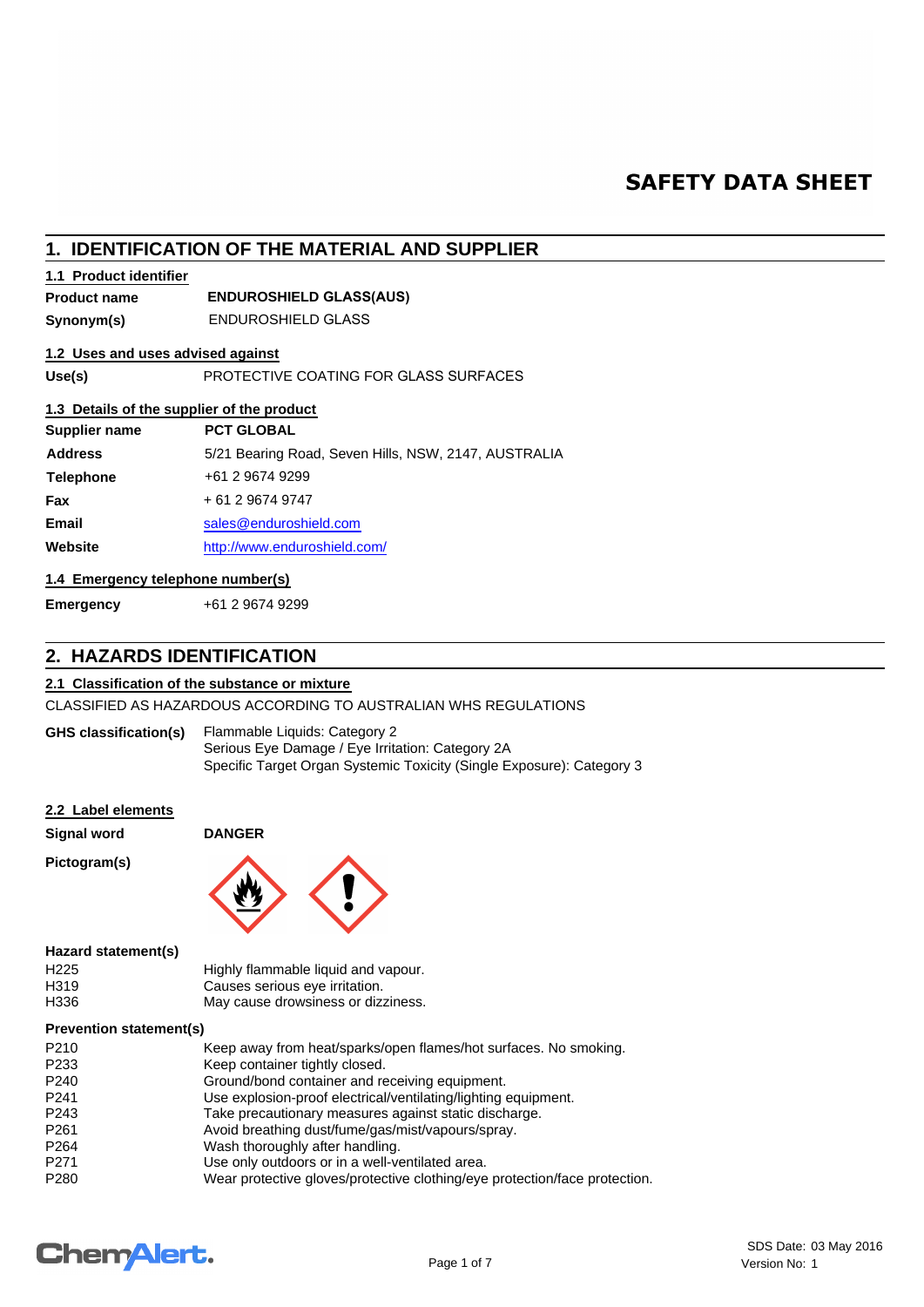| Response statement(s)                         |                                                                                                                                     |
|-----------------------------------------------|-------------------------------------------------------------------------------------------------------------------------------------|
| $P303 + P361 + P353$                          | IF ON SKIN (or hair): Remove/Take off immediately all contaminated clothing. Rinse skin with water/shower.                          |
| $P304 + P340$                                 | IF INHALED: Remove to fresh air and keep at rest in a position comfortable for breathing.                                           |
| $P305 + P351 + P338$                          | IF IN EYES: Rinse cautiously with water for several minutes. Remove contact lenses, if present and easy to<br>do. Continue rinsing. |
| P312                                          | Call a POISON CENTER or doctor/physician if you feel unwell.                                                                        |
| P370 + P378                                   | In case of fire: Use appropriate media for extinction.                                                                              |
| Storage statement(s)                          |                                                                                                                                     |
| $P403 + P233 + P235$                          | Store in a well-ventilated place. Keep cool. Keep container tightly closed.                                                         |
| P405                                          | Store locked up.                                                                                                                    |
| Disposal statement(s)                         |                                                                                                                                     |
| P <sub>501</sub>                              | Dispose of contents/container in accordance with relevant regulations.                                                              |
| 2.3 Other hazards<br>No information provided. |                                                                                                                                     |

# **3. COMPOSITION/ INFORMATION ON INGREDIENTS**

## **3.1 Substances / Mixtures**

| Ingredient                | <b>CAS Number</b> | <b>EC Number</b> | <b>Content</b> |
|---------------------------|-------------------|------------------|----------------|
| ISOPROPYL ALCOHOL         | 67-63-0           | 200-661-7        | 85 to 95%      |
| PROPRIETARY INGREDIENT(S) |                   |                  | $< 10\%$       |

# **4. FIRST AID MEASURES**

## **4.1 Description of first aid measures**

| Eye                         | If in eyes, hold eyelids apart and flush continuously with running water. Continue flushing until advised to<br>stop by a Poisons Information Centre, a doctor, or for at least 15 minutes.                 |
|-----------------------------|-------------------------------------------------------------------------------------------------------------------------------------------------------------------------------------------------------------|
| <b>Inhalation</b>           | If inhaled, remove from contaminated area. Apply artificial respiration if not breathing.                                                                                                                   |
| <b>Skin</b>                 | If skin or hair contact occurs, remove contaminated clothing and flush skin and hair with running water.<br>Continue flushing with water until advised to stop by a Poisons Information Centre or a doctor. |
| <b>Ingestion</b>            | For advice, contact a Poison Information Centre on 13 11 26 (Australia Wide) or a doctor (at once). If<br>swallowed, do not induce vomiting.                                                                |
| <b>First aid facilities</b> | No information provided.                                                                                                                                                                                    |

#### **4.2 Most important symptoms and effects, both acute and delayed**

Irritating to the eyes. Vapours may cause drowsiness and dizziness.

#### **4.3 Immediate medical attention and special treatment needed**

Treat symptomatically.

# **5. FIRE FIGHTING MEASURES**

#### **5.1 Extinguishing media**

Dry agent, carbon dioxide, foam or water fog. Prevent contamination of drains and waterways.

# **5.2 Special hazards arising from the substance or mixture**

Highly flammable. May evolve toxic gases (carbon oxides, hydrocarbons) when heated to decomposition. Vapour may form explosive mixtures with air. Eliminate all ignition sources including cigarettes, open flames, spark producing switches/tools, heaters, naked lights, pilot lights, mobile phones, etc when handling. Earth containers when dispensing fluids.

# **5.3 Advice for firefighters**

Evacuate area and contact emergency services. Toxic gases may be evolved in a fire situation. Remain upwind and notify those downwind of hazard. Wear full protective equipment including Self Contained Breathing Apparatus (SCBA) when combating fire. Use waterfog to cool intact containers and nearby storage areas.

# **ChemAlert.**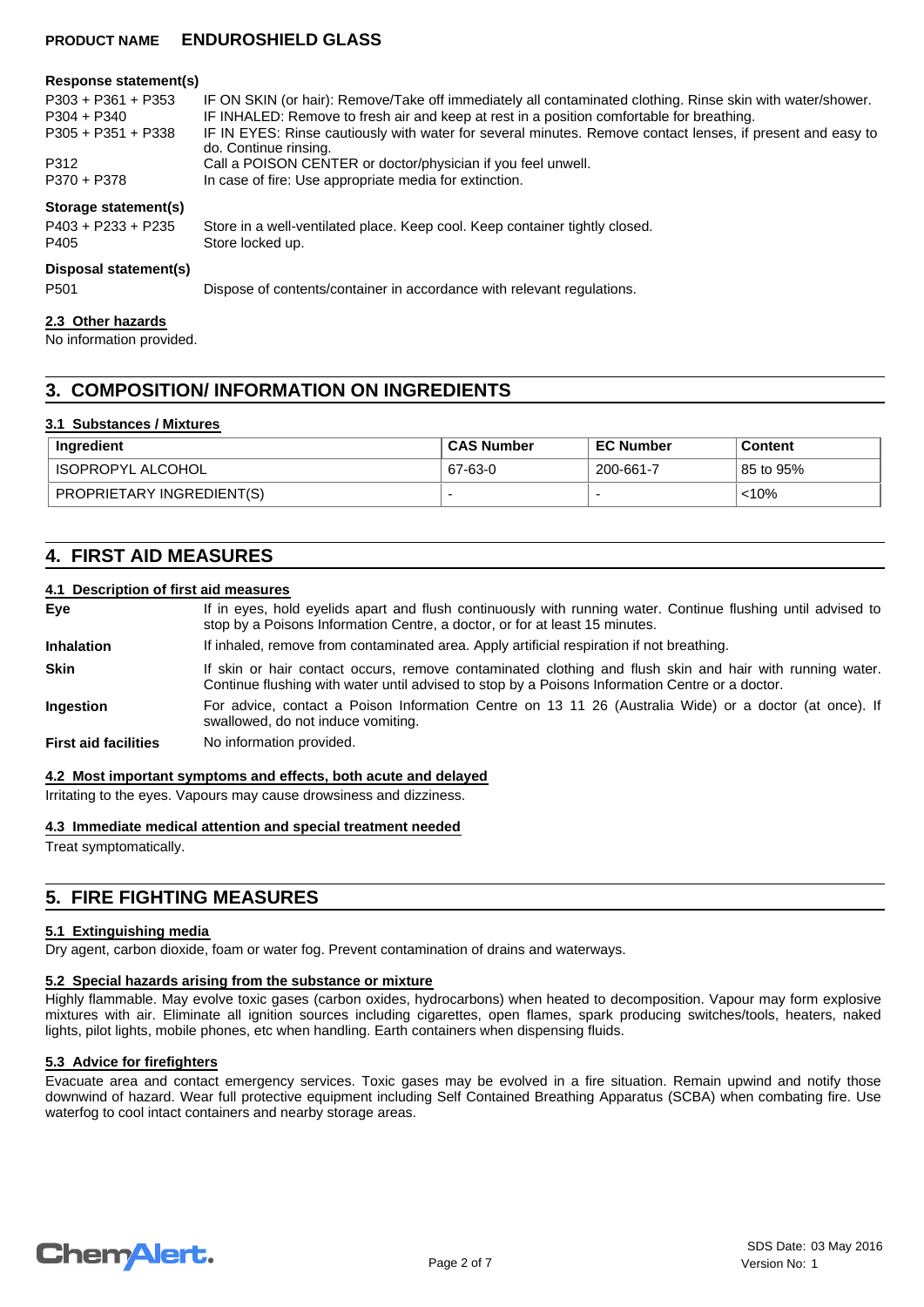## **5.4 Hazchem code**

# •2YE

- •2 Alcohol Resistant Foam is the preferred firefighting medium but, if it is not available, fine water spray can be used.
- Y Risk of violent reaction or explosion. Wear full fire kit and breathing apparatus. Contain spill and run-off.
- E Evacuation of people in and around the immediate vicinity of the incident should be considered.

# **6. ACCIDENTAL RELEASE MEASURES**

#### **6.1 Personal precautions, protective equipment and emergency procedures**

Wear Personal Protective Equipment (PPE) as detailed in section 8 of the SDS. Clear area of all unprotected personnel. Ventilate area where possible. Contact emergency services where appropriate.

#### **6.2 Environmental precautions**

Prevent product from entering drains and waterways.

#### **6.3 Methods of cleaning up**

Contain spillage, then cover / absorb spill with non-combustible absorbent material (vermiculite, sand, or similar), collect and place in suitable containers for disposal.

## **6.4 Reference to other sections**

See Sections 8 and 13 for exposure controls and disposal.

# **7. HANDLING AND STORAGE**

# **7.1 Precautions for safe handling**

Before use carefully read the product label. Use of safe work practices are recommended to avoid eye or skin contact and inhalation. Observe good personal hygiene, including washing hands before eating. Prohibit eating, drinking and smoking in contaminated areas.

## **7.2 Conditions for safe storage, including any incompatibilities**

Store in a cool, dry, well ventilated area, removed from incompatible substances, heat or ignition sources and foodstuffs. Ensure containers are adequately labelled, protected from physical damage and sealed when not in use. Large storage areas should be bunded and have appropriate ventilation systems.

# **7.3 Specific end use(s)**

No information provided.

# **8. EXPOSURE CONTROLS / PERSONAL PROTECTION**

# **8.1 Control parameters**

#### **Exposure standards**

| Ingredient        | Reference | <b>TWA</b> |                   | <b>STEL</b> |                   |
|-------------------|-----------|------------|-------------------|-------------|-------------------|
|                   |           | ppm        | mg/m <sup>3</sup> | ppm         | mq/m <sup>3</sup> |
| Isopropyl alcohol | SWA (AUS) | 400        | 983               | 500         | 1230              |

#### **Biological limits**

| Ingredient          | <b>Determinant</b> | <b>Sampling Time</b>               | <b>BEI</b>        |
|---------------------|--------------------|------------------------------------|-------------------|
| ' ISOPROPYL ALCOHOL | Acetone in urine   | End of shift at<br>end of workweek | $40 \text{ mg/L}$ |

Reference: ACGIH Biological Exposure Indices

# **8.2 Exposure controls**

**Engineering controls** Avoid inhalation. Use in well ventilated areas. Where an inhalation risk exists, mechanical explosion proof extraction ventilation is recommended. Flammable/explosive vapours may accumulate in poorly ventilated areas. Vapours are heavier than air and may travel some distance to an ignition source and flash back. Maintain vapour levels below the recommended exposure standard.

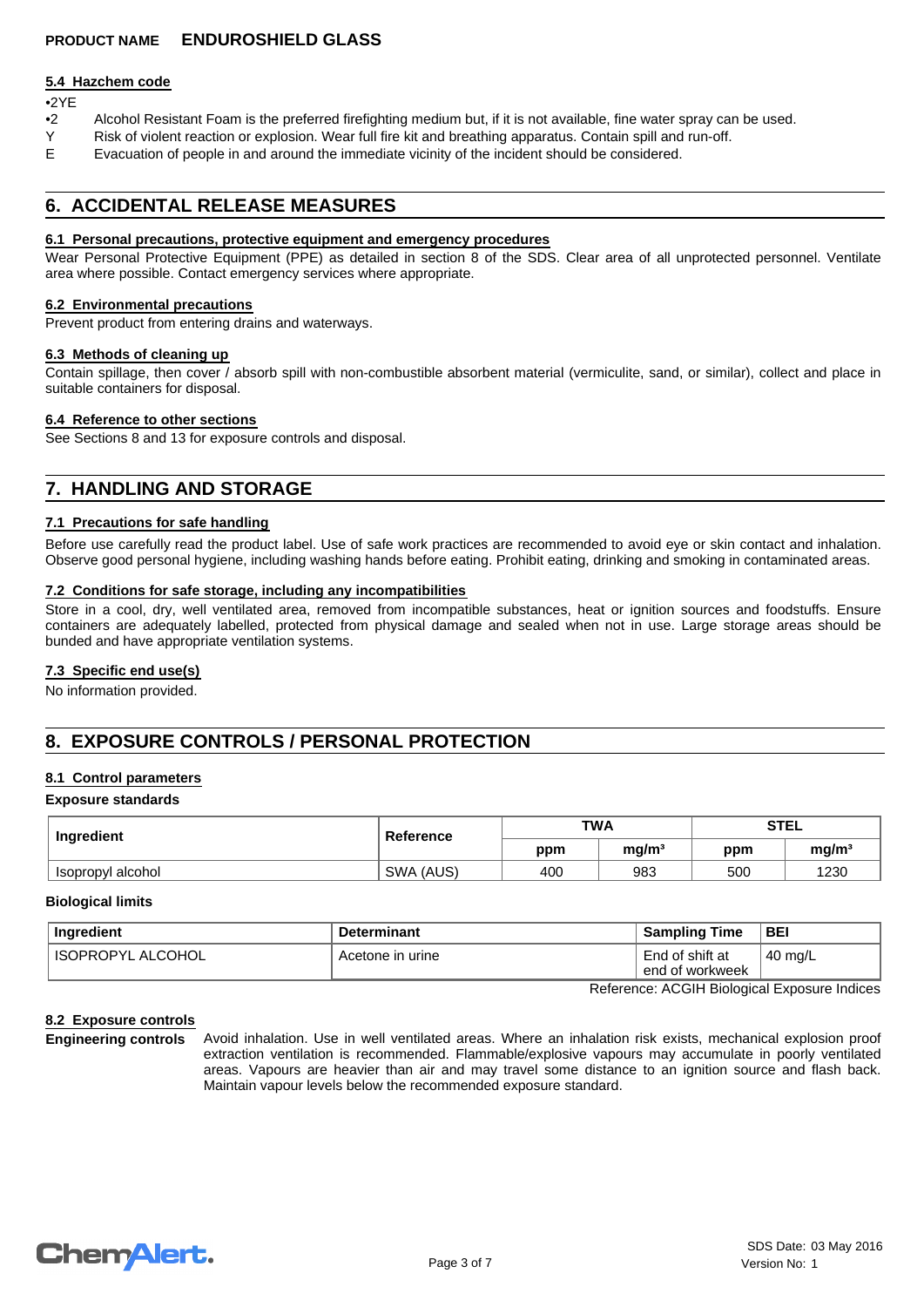# **PPE**

| Eye / Face         | Wear splash-proof goggles.                                                                                                                                             |
|--------------------|------------------------------------------------------------------------------------------------------------------------------------------------------------------------|
| <b>Hands</b>       | Wear nitrile or neoprene gloves.                                                                                                                                       |
| <b>Body</b>        | When using large quantities or where heavy contamination is likely, wear coveralls.                                                                                    |
| <b>Respiratory</b> | Where an inhalation risk exists, wear a Type A (Organic vapour) respirator. If spraying, wear a Type A-Class<br>P1 (Organic gases/vapours and Particulate) respirator. |



# **9. PHYSICAL AND CHEMICAL PROPERTIES**

# **9.1 Information on basic physical and chemical properties**

| Appearance                      | <b>CLEAR TO LIGHT YELLOW LIQUID</b> |
|---------------------------------|-------------------------------------|
| Odour                           | ALCOHOL ODOUR                       |
| <b>Flammability</b>             | <b>HIGHLY FLAMMABLE</b>             |
| <b>Flash point</b>              | 12°C (cc) (Isopropanol)             |
| <b>Boiling point</b>            | 82.4°C (Isopropanol)                |
| <b>Melting point</b>            | -90°C (Isopropanol)                 |
| <b>Evaporation rate</b>         | <b>NOT AVAILABLE</b>                |
| рH                              | <b>NOT AVAILABLE</b>                |
| Vapour density                  | 2.1 (Air = 1)                       |
| <b>Specific gravity</b>         | 0.79 (Approximately)                |
| Solubility (water)              | <b>MISCIBLE</b>                     |
| Vapour pressure                 | 33 mm Hg @ 20°C (Isopropanol)       |
| <b>Upper explosion limit</b>    | 12 % (Isopropanol)                  |
| Lower explosion limit           | 2 % (Isopropanol)                   |
| <b>Partition coefficient</b>    | <b>NOT AVAILABLE</b>                |
| <b>Autoignition temperature</b> | 399°C (Isopropanol)                 |
| Decomposition temperature       | <b>NOT AVAILABLE</b>                |
| <b>Viscosity</b>                | <b>NOT AVAILABLE</b>                |
| <b>Explosive properties</b>     | NOT AVAILABLE                       |
| <b>Oxidising properties</b>     | <b>NOT AVAILABLE</b>                |
| <b>Odour threshold</b>          | <b>NOT AVAILABLE</b>                |

# **10. STABILITY AND REACTIVITY**

# **10.1 Reactivity**

Carefully review all information provided in sections 10.2 to 10.6.

## **10.2 Chemical stability**

Stable under recommended conditions of storage.

#### **10.3 Possibility of hazardous reactions**

Polymerization is not expected to occur.

#### **10.4 Conditions to avoid**

Avoid heat, sparks, open flames and other ignition sources.

#### **10.5 Incompatible materials**

Incompatible with oxidising agents (e.g. hypochlorites), acids (e.g. nitric acid), metals, heat and ignition sources.

# **10.6 Hazardous decomposition products**

May evolve carbon oxides and hydrocarbons when heated to decomposition.

# **Chemalert.**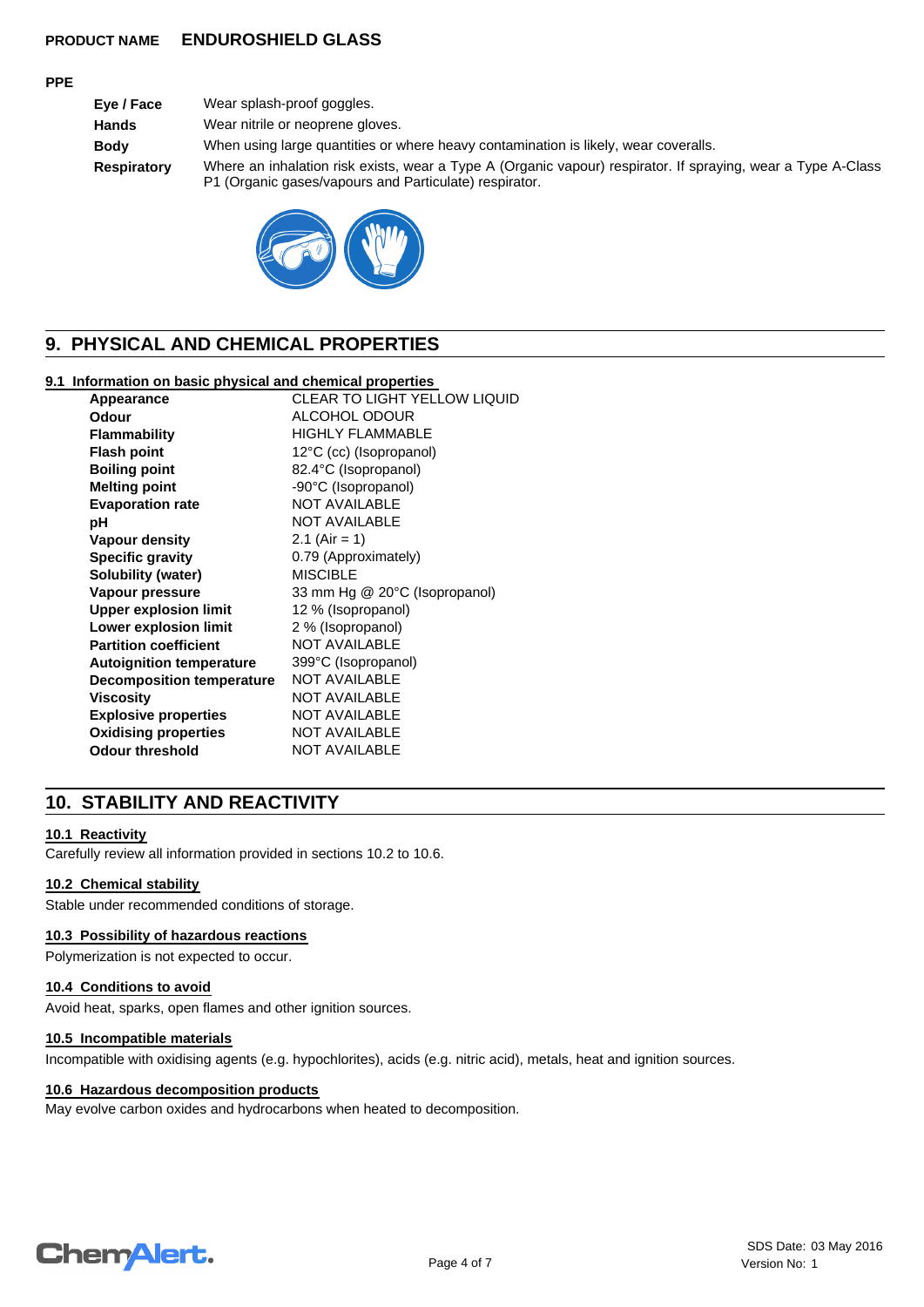# **11. TOXICOLOGICAL INFORMATION**

#### **11.1 Information on toxicological effects**

**Acute toxicity Information available for the product:**

Based on available data, the classification criteria are not met.

#### **Information available for the ingredient(s):**

| Ingredient                                                                     |                                                                                                                                                                                                    | <b>Oral Toxicity</b><br>(LD50) | <b>Dermal Toxicity</b><br>(LD50) | <b>Inhalation Toxicity</b><br>(LC50) |
|--------------------------------------------------------------------------------|----------------------------------------------------------------------------------------------------------------------------------------------------------------------------------------------------|--------------------------------|----------------------------------|--------------------------------------|
| <b>ISOPROPYL ALCOHOL</b>                                                       |                                                                                                                                                                                                    | 3600 mg/kg (mouse)             | 12,800 mg/kg (rabbit)            | 16000 ppm/8 hours                    |
| <b>Skin</b><br>Contact may result in irritation, redness, rash and dermatitis. |                                                                                                                                                                                                    |                                |                                  |                                      |
| Eye                                                                            | Irritating to the eyes. Contact may result in irritation, lacrimation, pain and redness.                                                                                                           |                                |                                  |                                      |
| <b>Sensitisation</b>                                                           | Not classified as causing skin or respiratory sensitisation.                                                                                                                                       |                                |                                  |                                      |
| <b>Mutagenicity</b>                                                            | Not classified as a mutagen.                                                                                                                                                                       |                                |                                  |                                      |
| Carcinogenicity                                                                | Not classified as a carcinogen.                                                                                                                                                                    |                                |                                  |                                      |
| <b>Reproductive</b>                                                            | Not classified as a reproductive toxin.                                                                                                                                                            |                                |                                  |                                      |
| STOT - single<br>exposure                                                      | Over exposure may result in irritation of the nose and throat, coughing and headache. High level exposure<br>may result in nausea, dizziness and drowsiness.                                       |                                |                                  |                                      |
| STOT – repeated<br>exposure                                                    | Not classified as causing organ damage from repeated exposure. There is currently insufficient evidence of<br>damage to the central nervous system (CNS), liver and kidney from repeated exposure. |                                |                                  |                                      |
| <b>Aspiration</b>                                                              | Not classified as causing aspiration.                                                                                                                                                              |                                |                                  |                                      |

# **12. ECOLOGICAL INFORMATION**

## **12.1 Toxicity**

No information provided.

## **12.2 Persistence and degradability**

This product is readily biodegradable.

#### **12.3 Bioaccumulative potential**

This product is not expected to bioaccumulate.

## **12.4 Mobility in soil**

Relatively volatile and would therefore readily evaporate from dry soil and surfaces.

### **12.5 Other adverse effects**

No information provided.

# **13. DISPOSAL CONSIDERATIONS**

#### **13.1 Waste treatment methods**

| Waste disposal | For small amounts, absorb with sand, vermiculite or similar and dispose of to an approved landfill site.<br>Contact the manufacturer/supplier for additional information if disposing of large quantities (if required).<br>Prevent contamination of drains and waterways as aquatic life may be threatened and environmental<br>damage may result. |
|----------------|-----------------------------------------------------------------------------------------------------------------------------------------------------------------------------------------------------------------------------------------------------------------------------------------------------------------------------------------------------|
| Legislation    | Dispose of in accordance with relevant local legislation.                                                                                                                                                                                                                                                                                           |

# **14. TRANSPORT INFORMATION**

# **CLASSIFIED AS A DANGEROUS GOOD BY THE CRITERIA OF THE ADG CODE**



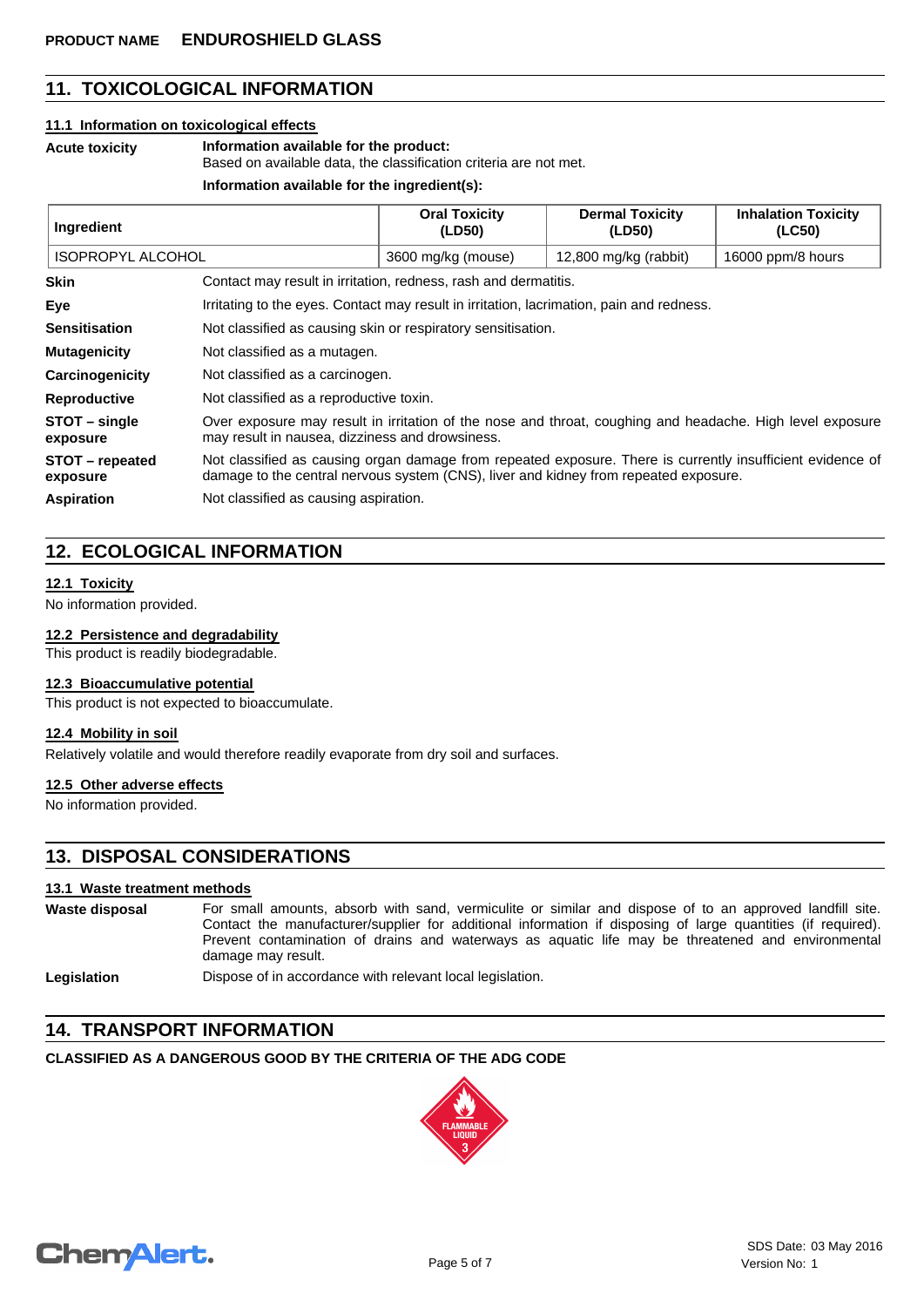|                                       | <b>LAND TRANSPORT</b><br>(ADG)     | <b>SEA TRANSPORT</b><br>(IMDG / IMO) | <b>AIR TRANSPORT</b><br>(IATA / ICAO) |  |
|---------------------------------------|------------------------------------|--------------------------------------|---------------------------------------|--|
| 14.1 UN Number                        | 1219<br>1219                       |                                      | 1219                                  |  |
| 14.2 Proper<br><b>Shipping Name</b>   | ISOPROPANOL (ISOPROPYL<br>ALCOHOL) | ISOPROPANOL (ISOPROPYL<br>ALCOHOL)   | ISOPROPANOL (ISOPROPYL<br>ALCOHOL)    |  |
| 14.3 Transport<br><b>Hazard Class</b> |                                    | 3                                    | 3                                     |  |
| 14.4 Packing Group                    |                                    | Ш                                    |                                       |  |

14.5 Environmental hazards No information provided

# **14.6 Special precautions for user**

| <b>Hazchem code</b> | $\bullet$ 2YE |
|---------------------|---------------|
| <b>GTEPG</b>        | 3A1           |
| <b>EMS</b>          | $F-E$ , S-D   |

# **15. REGULATORY INFORMATION**

|                        |                                                                                                                                                                    | 15.1 Safety, health and environmental regulations/legislation specific for the substance or mixture                                                                                                                                                       |  |  |  |
|------------------------|--------------------------------------------------------------------------------------------------------------------------------------------------------------------|-----------------------------------------------------------------------------------------------------------------------------------------------------------------------------------------------------------------------------------------------------------|--|--|--|
| <b>Poison schedule</b> | A poison schedule number has not been allocated to this product using the criteria in the Standard for the<br>Uniform Scheduling of Medicines and Poisons (SUSMP). |                                                                                                                                                                                                                                                           |  |  |  |
| <b>Classifications</b> | Safework Australia criteria is based on the Globally Harmonised System (GHS) of Classification and<br>Labelling of Chemicals.                                      |                                                                                                                                                                                                                                                           |  |  |  |
|                        | The classifications and phrases listed below are based on the Approved Criteria for Classifying Hazardous<br>Substances [NOHSC: 1008(2004)].                       |                                                                                                                                                                                                                                                           |  |  |  |
| <b>Hazard codes</b>    | F<br>Xi<br>Xn                                                                                                                                                      | Flammable<br>Irritant<br>Harmful                                                                                                                                                                                                                          |  |  |  |
| <b>Risk phrases</b>    | R <sub>11</sub><br>R36<br>R67                                                                                                                                      | Highly flammable.<br>Irritating to eyes.<br>Vapours may cause drowsiness and dizziness.                                                                                                                                                                   |  |  |  |
| Safety phrases         | S <sub>2</sub><br>S7<br>S <sub>16</sub><br>S24/25<br>S <sub>26</sub>                                                                                               | Keep out of reach of children.<br>Keep container tightly closed.<br>Keep away from sources of ignition - No smoking.<br>Avoid contact with skin and eyes.<br>In case of contact with eyes, rinse immediately with plenty of water and seek medical advice |  |  |  |
| Inventory listing(s)   | <b>AUSTRALIA: AICS (Australian Inventory of Chemical Substances)</b><br>All components are listed on AICS, or are exempt.                                          |                                                                                                                                                                                                                                                           |  |  |  |

# **16. OTHER INFORMATION**

RESPIRATORS: In general the use of respirators should be limited and engineering controls employed to avoid exposure. If respiratory equipment must be worn ensure correct respirator selection and training is undertaken. Remember that some respirators may be extremely uncomfortable when used for long periods. The use of air powered or air supplied respirators should be considered where prolonged or repeated use is necessary. **Additional information**

> WORK PRACTICES - SOLVENTS: Organic solvents may present both a health and flammability hazard. It is recommended that engineering controls should be adopted to reduce exposure where practicable (for example, if using indoors, ensure explosion proof extraction ventilation is available). Flammable or combustible liquids with explosive limits have the potential for ignition from static discharge. Refer to AS 1020 (The control of undesirable static electricity) and AS 1940 (The storage and handling of flammable and combustible liquids) for control procedures.

# **ChemAlert.**